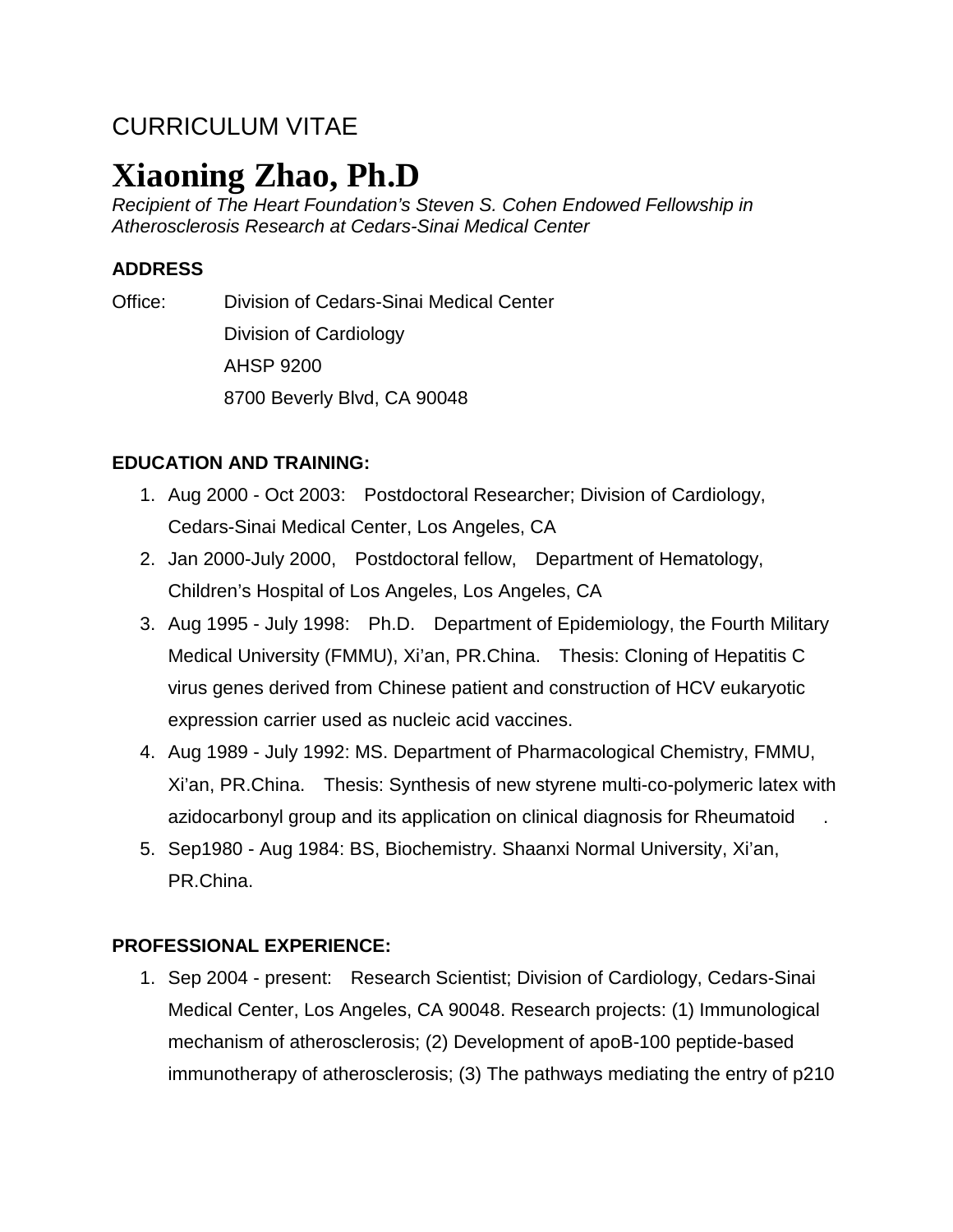into dendritic cells and subsequent functionality of apoB-100 peptide p210 loaded dendritic cells in vitro and in vivo.

- 2. Aug 2000 Oct 2003: Postdoctoral Researcher; Division of Cardiology, Cedars-Sinai Medical Center, Los Angeles, CA 90048. Research projects: (1) The effect of nitric oxide on proliferation of vascular smooth muscle cells; (2) The inhibitory effect of Green tea derived epigallocatechin gallate on vascular smooth muscle cells in vivo and in vitro.
- 3. Nov 1999 Aug 2000: Postdoctoral Researcher; Department of Hematology, Children Hospital of Los Angeles. Project focused on the Interaction between Retinoblastoma gene (Rb) and other oncogenes in cell cycle.
- 4. Aug 1995 April 1999: Lecturer; Department of Epidemiology, The Fourth Military Medical University (FMMU), Xi'an, PR China. Research projects: (1) Cloned the sequence of hepatitis C virus derived from patients with HCV infection patients; (2) Constructed a DNA vaccine based on this sequence and tested its immune response in mice; (3) Constructed anti-VEGF Ribozyme; (4) Detected the expression of bax, bcl-2 and p53 genes in tumor cells.
- 5. Sep 1992 July 1995: Lecturer; Department of Pharmacological Chemistry, FMMU. Research projects: (1) Demonstrate the biphasic effects of reactive oxygen on the expression of oncogene and suppressor in tumor, reactive oxygen and apoptosis. (2) Prepared an antibody specific for TGF alpha hepta-peptide, observed the effect of TGF alpha antisense RNA on proliferation and differentiation of human glioma cells.
- 6. July 1984-Nov 1992: Assistant Lecturer; Department of Pharmacological Chemistry, FMMU. Research projects: (1) Initiated the preparation of several new styrene multico polymeric latex with azidocarbonyl groups; (2) developed a new kind of large colored microsphere with carboxyl groups for cell surface labeling. (3) Explored the application of latex in clinical diagnosis.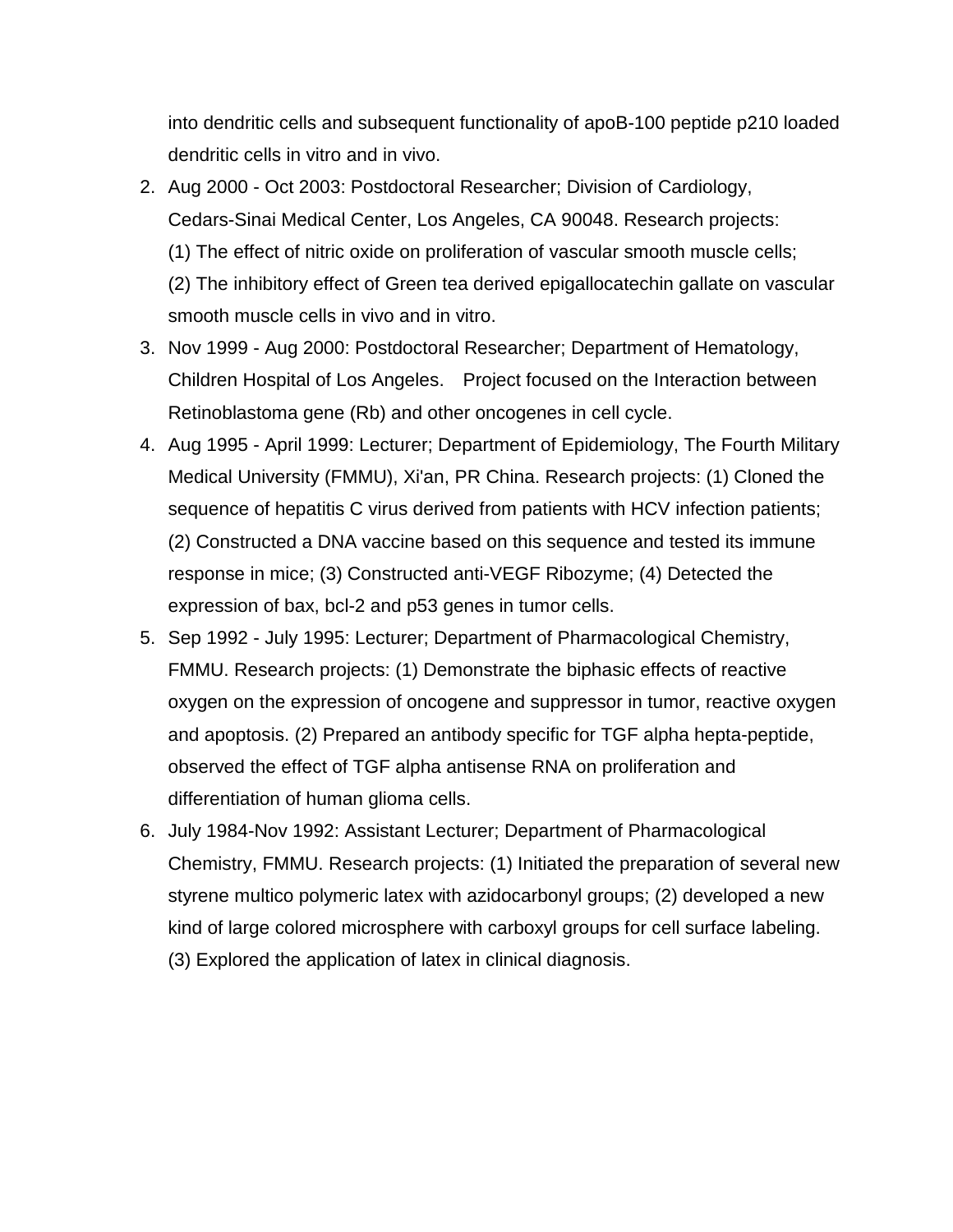### **GRANT AWARDS**

- 1. Heart foundation Fellow award Aug 2015
- 2. CardioVax Inc: Apolipoprotein B 100 Peptide-based immunotherapy against artherosclerosis. Role: Research Scientist.
- 3. Max Factor Family Foundation: Green tea derived epigallocatechin gallate inhibits vascular smooth muscle cell proliferation and neointimal formation in murine carotid injury model. Role: Project Scientist.
- 4. Research Grant awarded by Chinese Nature Scientific Foundation. Project: Screening human hepatic cellular protein which can bind with HCV C region RNA. 2001-2004. No.39412504. Role: Principal Investigator.
- 5. Research Grant awarded by Shaanxi Nature Scientific Foundation Project: Cloning of HCV gene isolated from Shaanxi patients and its molecular epidemiological analysis. No.9K12-G11. 1998-2001. Role: Principal Investigator.
- 6. Research Grant awarded by Chinese Nature Scientific Foundation. Project. VEGF ribozyme inhibit proliferation of ovarian. 1997-1999. Role: Co-Principle Investigator.

### **SELECTED PUBLICATIONS**

- 1. Peter M. Mihailovic, Wai Man Lio, Juliana Yano, **Xiaoning Zhao**, Jianchang Zhou, Kuang-Yuh Chyu, Prediman K. Shah, Bojan Cercek, Paul C. Dimayuga. The cathelicidin protein CRAMP is a potential atherosclerosis self-antigen in ApoE(-/-) mice Plos one, November 1, 2017, P 1-24
- 2. Paul C. Dimayuga; **Xiaoning Zhao**,; Juliana Yano,; Wai Man Lio; Jianchang Zhou, Peter M. Mihailovic, Bojan Cercek, ; Prediman K. Shah, ; Kuang-Yuh Chyu, MD, PhD Identification of apoB-100 Peptide-Specific CD8+ T Cells in Atherosclerosis July 17, 2017, Journal of the American Heart Association
- 3. Honjo T, Chyu KY, Dimayuga PC, Yano J, Lio WM, Trinidad P, **Zhao X**, Zhou J, Chen S, Cercek B, Arditi M, Shah PK. [ApoB-100-related peptide vaccine protects](http://www.ncbi.nlm.nih.gov/pubmed/25677313)  [against angiotensin II-induced aortic aneurysm formation and rupture.](http://www.ncbi.nlm.nih.gov/pubmed/25677313)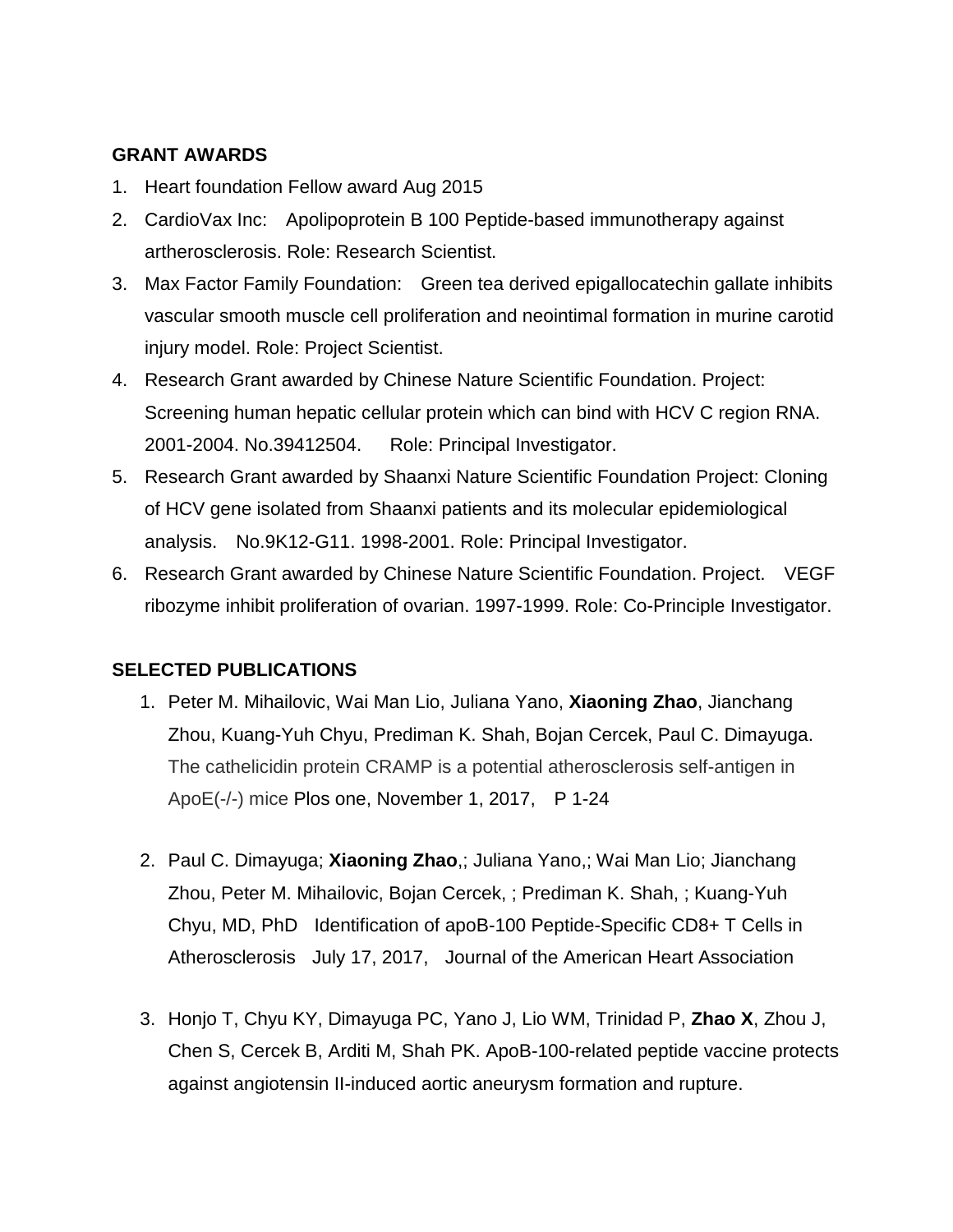J Am Coll Cardiol. 2015 Feb 17;65(6):546-56. doi: 10.1016/j.jacc.2014.11.05

- 4. Chyu KY, Lio WM, Dimayuga PC, Zhou J, **Zhao X**, Yano J, Trinidad P, Honjo T, Cercek B, Shah PK.Cholesterol lowering [modulates T cell function in vivo and in](http://www.ncbi.nlm.nih.gov/pubmed/24647529)  [vitro.](http://www.ncbi.nlm.nih.gov/pubmed/24647529) PLoS One. 2014 Mar 19;9(3):e92095. doi: 10.1371/journal.pone.0092095. eCollection 2014.
- 5. Zhou JC, Dimayuga P.C, **Zhao X**, Yano J, Lio W.M., Cercek B, Shah PK, Chyu K [CD8\(+\)CD25\(+\) T cells reduce atherosclerosis in apoE\(-/-\) mice.](https://www.ncbi.nlm.nih.gov/pubmed/24342615) Biochem. Biophys. Res. Commun.. 2014 Jan 17;443(3):864-70..
- 6. Chyu KY, Lio WM, Dimayuga PC, Zhou JC, **Zhao X**, Shah PK Cholesterol Lowering Modulates T Cell Function In Vivo and In Vitro. PLoS One. 2014:9(3): e92095
- 7. Chyu KY, **Zhao X**, Dimayuga PC, Zhou JC, Li XJ, Shah PK. CD8+ T Cells Mediate the Athero-Protective Effect of Immunization with an ApoB-100 Peptide. PLoS One. 2012:7(2): e30780.
- 8. Cesena FH, Dimayuga PC, Yano J, **Zhao X**, Kirzner J, Zhou J, Chan LF, Lio WM, Cercek B, Shah PK, Chyu KY. [Immune-modulation by polyclonal IgM treatment](http://www.ncbi.nlm.nih.gov/pubmed/22062590)  [reduces atherosclerosis in hypercholesterolemic apoE-/-](http://www.ncbi.nlm.nih.gov/pubmed/22062590) mice. Atherosclerosis. 2011 Oct 12.
- 9. Dimayuga PC, Chyu KY, Kirzner J, Yano J, **Zhao X**, Zhou J, Shah PK, Cercek B . [Enhanced neointima formation following arterial injury in immune deficient](http://www.ncbi.nlm.nih.gov/pubmed/21629656)  Rag-1-/- [mice is attenuated by adoptive transfer of CD8 T cells.](http://www.ncbi.nlm.nih.gov/pubmed/21629656) PLoS One. 2011;6(5):e20214. Epub 2011 May 24
- 10.Paul C. Dimayuga, **Xiaoning Zhao,** Juliana Yano, and Kuang-Yuh Chyu Changes in immune responses to oxidized LDL epitopes during aging in hypercholesterolemic apoE(\_/\_) mice Am J Physiol Regul Integr Comp Physiol 291: R1644–R1650, 2006.
- 11.Chyu KY, **Zhao X**, Reyes OS, Babbidge SM, Dimayuga PC, Yano J, Cercek B, Fredrikson GN, Nilsson J, Shah PK. Immunization using an Apo B-100 related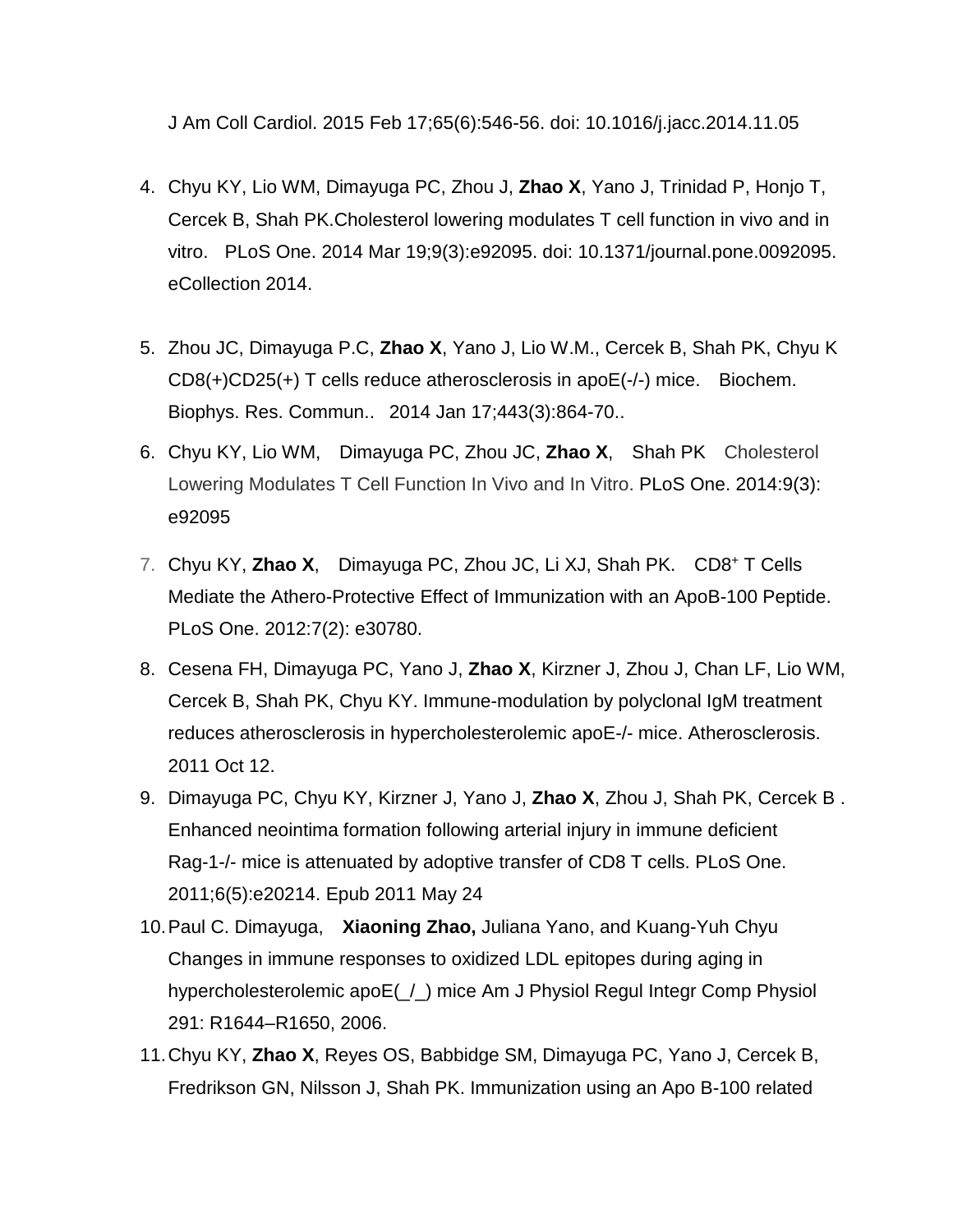epitope reduces atherosclerosis and plaque inflammation in ypercholesterolemic apo E (-/-) mice. Biochem Biophys Res Commun. 2005 Dec 30;338(4):1982-92

- 12.Chyu KY, Dimayuga PC, Zhao X, Nilsson J, Shah PK, Cercek B. Altered AP-1/Ref-1 redox pathway and reduced proliferative response in iNOS-deficient vascular smooth muscle cells. Vasc Med. 2004 May;9(3):177-83
- 13.Chyu KY, Reyes OS, **Zhao X**, Yano J, Dimayuga P, Nilsson J, Cercek B, Shah PK. Timing affects the efficacy of LDL immunization on atherosclerotic lesions in apo E (-/-) mice. Atherosclerosis. 2004 Sep;176(1):27-35
- 14.Chyu KY, Babbidge SM, **Zhao X**, Dandillaya R, Rietveld AG, Yano J, Dimayuga P, Cercek B, Shah PK. Differential effects of green tea-derived catechin on developing versus established atherosclerosis in apolipoprotein E-null mice. Circulation. 2004 May 25;109(20):2448-53
- 15.Hui H, **Zhao X**, Perfetti R. Structure and function studies of glucagon-like peptide-1 (GLP-1): the designing of a novel pharmacological agent for the treatment of diabetes. Diabetes Metab Res Rev. 2005 Jul-Aug;21(4):313-31.
- 16.Hui H, Khoury N, **Zhao X**, Balkir L, D'Amico E, Bullotta A, Nguyen ED, Gambotto A, Perfetti R. Adenovirus-mediated XIAP gene transfer reverses the negative effects of immunosuppressive drugs on insulin secretion and cell viability of isolated human islets. Diabetes. 2005 Feb;54(2):424-33.
- 17.Hui H., Norparvar A., **Zhao X**, Perfetti R. Glucagons-like peptide-1 inhibits apoptosis of insulin secreting cells via a cAMP-dependent and protein-kinase dependent pathway. Endocrinology, 2003 Apr;144(4):1444-55
- 18.**Zhao** X, Liu YC, Wu DC: Preparation of large colored microspheres with carboxyl groups for cell surface labeling. Journal of medical colleges of PLA 1997; 12(1):62-65 ( In English).
- 19.**Zhao X**, Dezhong Xu, Jingxia Zhang. Cloning and sequencing of core gene cDNA of hepatitis C virus derived from a patient with HCV infection in China. Journal of the Fourth Military Medical University (in Chinese) 1998, 19 (1) 66-69.\*The nucleotide sequence reported in this paper has been submitted to the GenBank/EBI Data Bank with accession number AF034629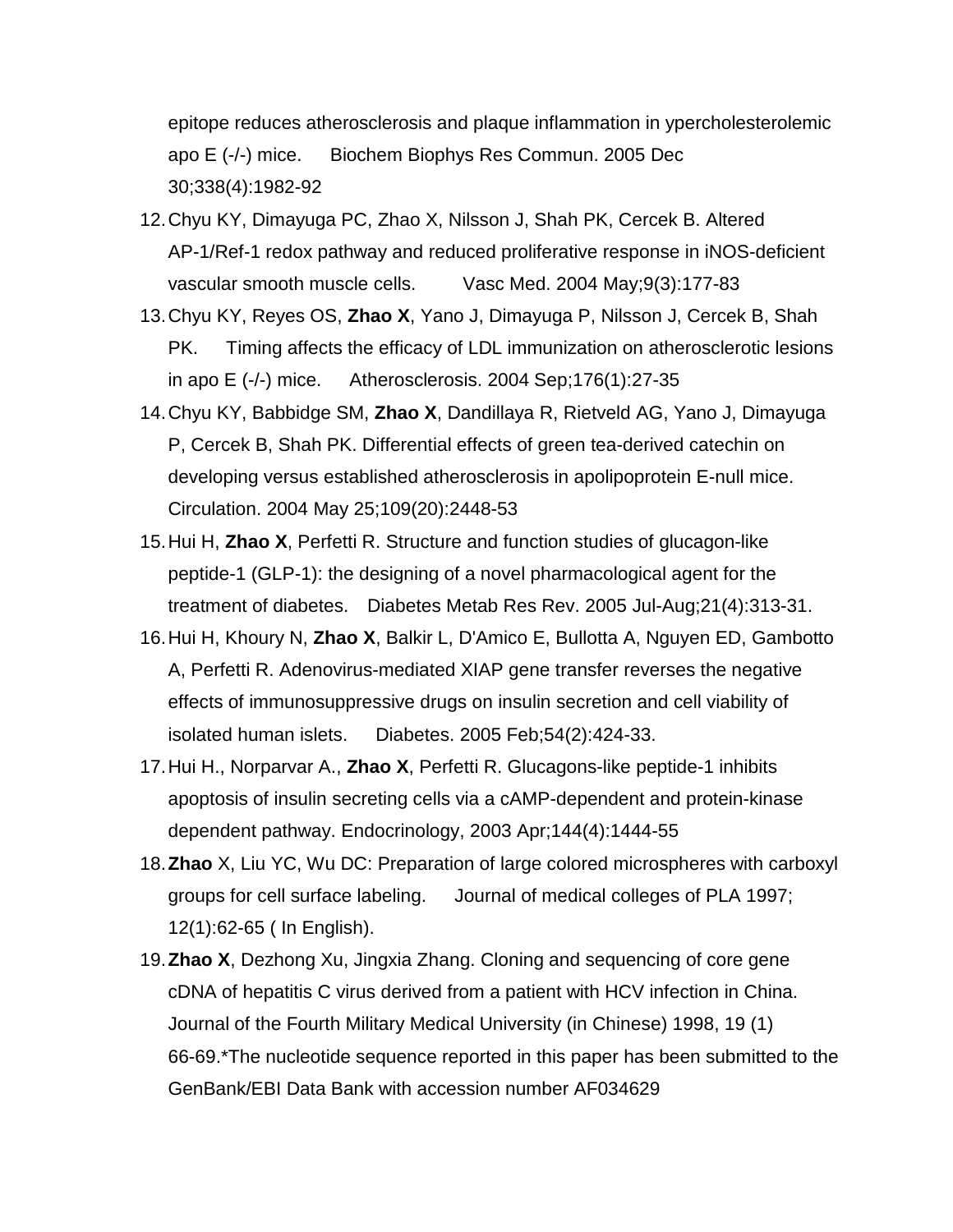- 20.**Zhao X**, Dezhong Xu, Jingxia Zhang. Cloning and sequencing of 5'NCR cDNA of HCV derived from a patient with HCV infection in China. Journal of the Fourth Military Medical University (in Chinese) 1998, 19 (2) 181-183 \*\*The nucleotide sequence reported in this paper has been submitted to the GenBank/EBI Data Bank with accession number AF034628
- 21.**Zhao X**, Xu DZ, Construction and identification of HCV eukaryotic expression carrier used as nucleic acid vaccines. Chinese Journal of experimental and clinical virology 1997; 11(Additional):3-5.(In Chinese)
- 22.**Zhao X**, Zhang JX, Xu DZ: The construction of HCV core protein expression vector and the expression in eukaryotic host cells. Chinese Journal of Epidemiology 1998;19(5-B):100-101.(In Chinese)
- 23.Zhao X, Xu DZ: Immune response in mice with DNA encoding HCV core protein. Chinese Journal of Epidemiology 1998;19(5-B):96-99.(In Chinese)
- 24.Zhao X., Xu D.: The progress of peptide vaccine. Foreign Medical Science (Immunization and Vaccine). 1997,20(6):250(In Chinese)
- 25.Zhao X, Liu YC, Wu DC. Preparation of new styrene multicopolymeric latex with azidocarbonyl groups. Journal of the fourth military medical university 1993; 14(2):153-156. (In Chinese)
- 26.Zhao X., Liu YC, Wu DC. Preparation of a large colored micospheres with azidocarbonyl groups on the surface. J. Biological Medical Engineering 1994; 11(3):247-253. (In Chinese)
- 27.Zhou HC, Zhu Y, Zhao X Jin BQ: Identification of restrict CTL isotope on HCV C protein. Cellular and molecular immunology. 1999, 15(1):10(In Chinese)
- 28.Huo Y, Xu D, Zhao X. Sequence comparison of the 5'NCR of HCV genome in different geographical regions of China. J. Preventive Medicine of PLA 2001;19(3):174-177.(In Chinese).
- 29.Huo Y, Xu D, Zhao X. Analysis of Envelop cDNA of HCV 2a derived from a patient with HCV infection in Xi'an China Chinese J. Preventive Medicine 2001;35(1):69. (In Chinese)
- 30.Huo Y, Xu D, Zhao X. Genotyping hepatitis C virus isolates from Xi'an and Zheng Zhou . Journal of the fourth military medical university 2002;23(8):749 (In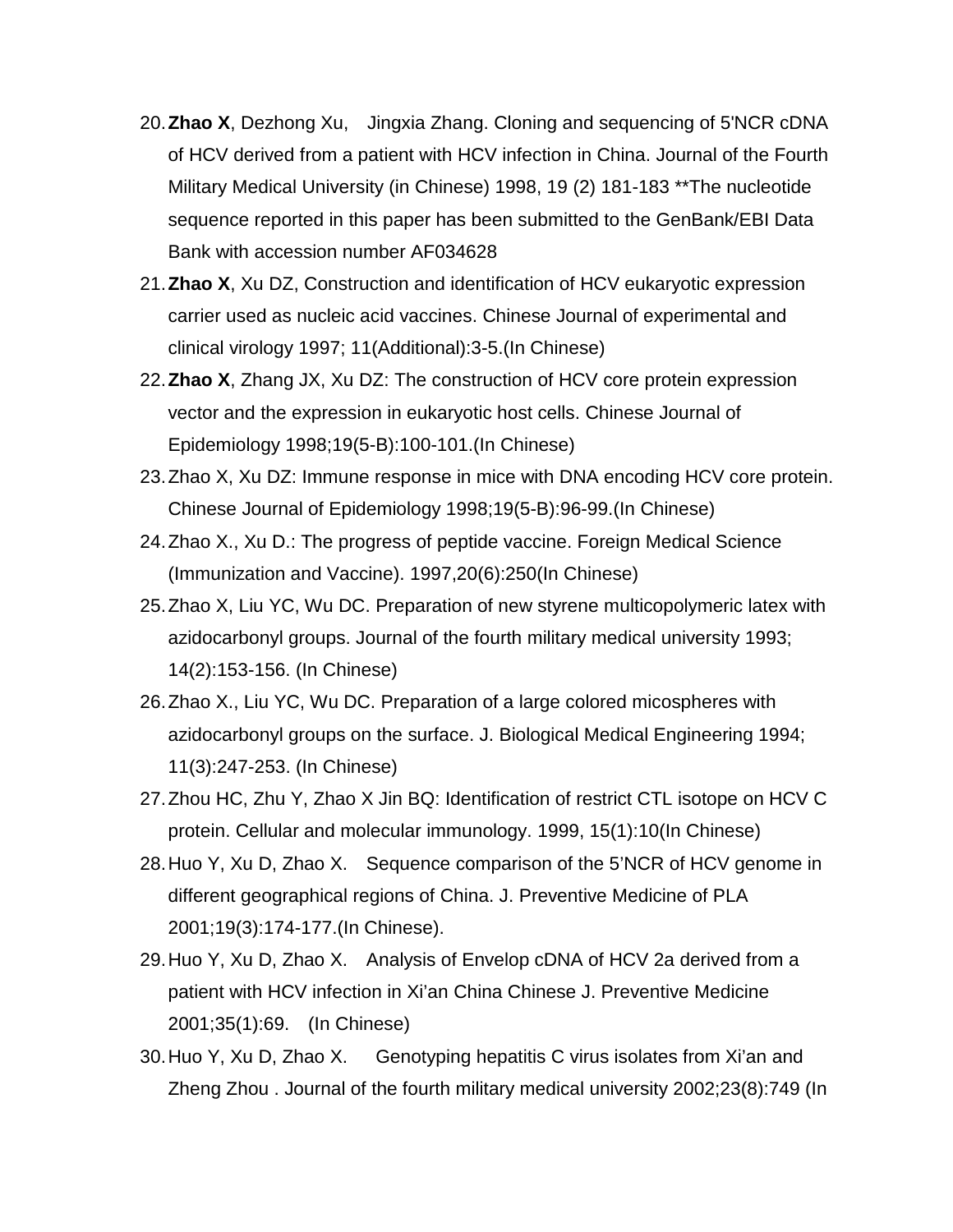Chinese)

- 31.Liu W, Wang J, Zhao X; Porous gelatin microspheres: a new tracer carrier ACTA Anotomica Sinica 1996;27(4):445-446.(In Chinese)
- 32.Huo Y, Xu D, Zhao X. Phylogenetic analysis of partial cDNA sequence of Hepatitis C virus derived from a patient with HCV infection in China. China Public Health. 2001;17(9)
- 33.Jin M., Zhao X Preparation of an antibody against human transforming growth factor a hepta-peptide and its effect on proliferation of human glioma cell line BT325. Chinese J. of immunology. 1994;10(2):70 ( in Chinese )
- 34.Wu D.C, Liu YC, Zhao X: Preparation of lattices with functional group contained N and their application in rapid diagnosis of some disease". J. Biological Medical Engineering 1999; 16(1):1. (In Chinese)

#### **Conferences & Presentations**

- **1. Xiaoning Zhao**, Kuang-Yuh Chyu, Paul C. Dimayuga, Jianchang Zhou, Juliana Yano, Wai Man Lio, Tomoyuki Honjo, Portia Trinidad, Bojan Cercek, Prediman K. Shah. Increased cytolytic activity by CD8+ T cells from apoB-100 related-peptide immunized mice is specific to lipid-associated antigens. Nov 2011, Orlando
- **2.** Kuang-Yuh Chyu , **Xiaoning Zhao**, , Paul C. Dimayuga, Juliana Yano, Jianchang Zhou, Wai Man Lio, Bojan Cercek, Prediman K. Shah ApoB-100 peptide-primed dendritic cells confers atheroprotective effect in hypercholesterolemic apoE(-/-) mice, Nov 2011, Orlando
- 3. Jianchang Zhou, Kuang-Yuh Chyu, **Xiaoning Zhao**, Paul C. Dimayuga, Juliana Yano, Wai Man Lio, Lai Fan Chan, Portia Trinidad, Tomoyuki Honjo, Bojan Cercek, Prediman K. Shah Adoptive transfer experiments in apoE-/- mice define an inhibitory role for CD8+CD25+ T cells in atherosclerosis. Nov 2011, Orlando
- 4. Wai Man Lio, Kuang-Yuh Chyu, Paul C. Dimayuga, Juliana Yano, Jianchang Zhou, **Xiaoning Zhao**, Portia Trinidad, Tomoyuki Honjo, Bojan Cercek, Prediman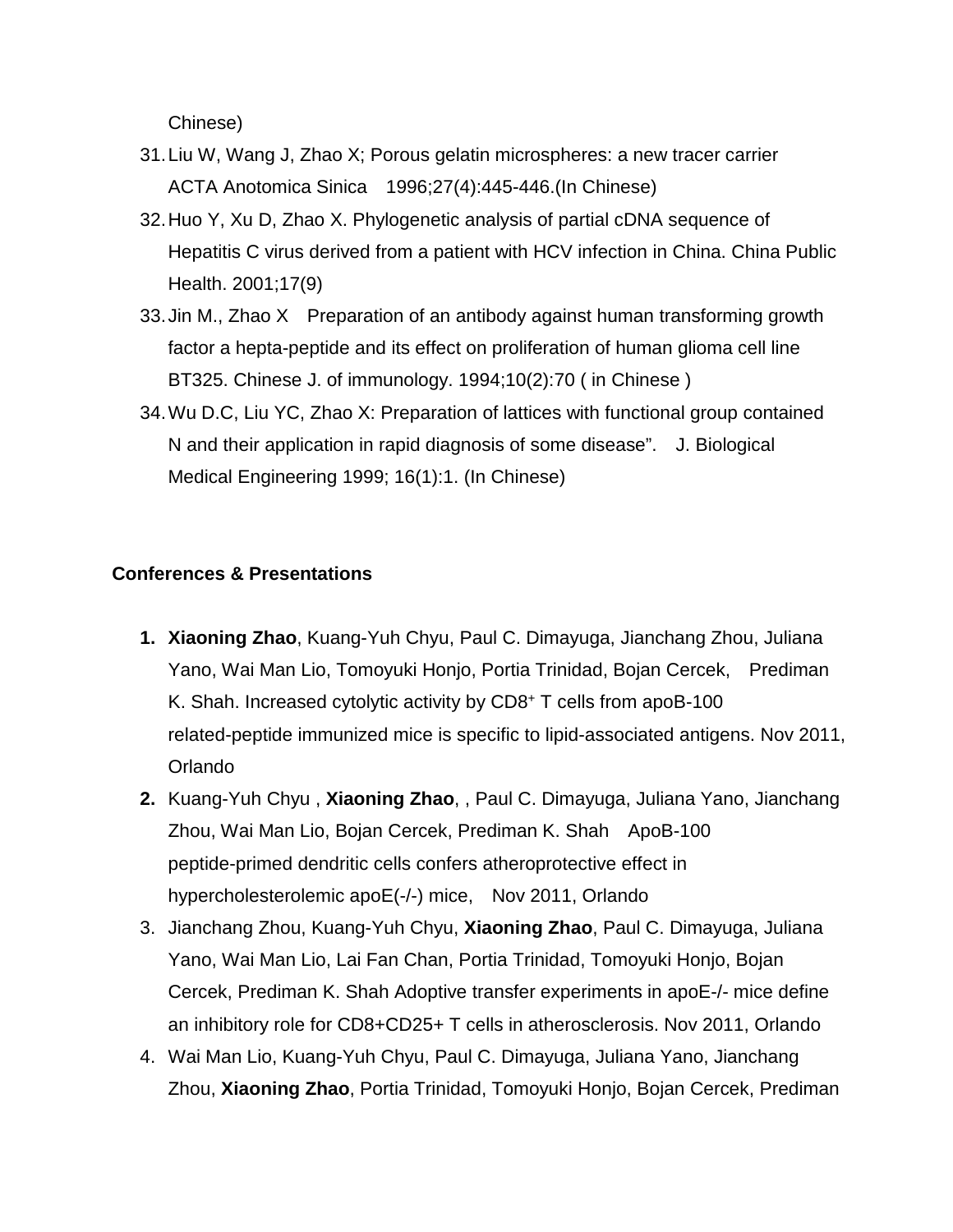K. Shah Lipid Lowering Modulates T cell Function in vivo and in vitro Nov 2011, Orlando

- 5. Tomoyuki Honjo, Paul C. Dimayuga, Kuang-Yuh Chyu, **Xiaoning Zhao**, Jianchang Zhou, Juliana Yano, Wai Man Lio, Portia Trinidad, Bojan Cercek, Prediman K. Shah. ApoB-100 related peptide vaccine reduces hypertension and mortality in a model of angiotensin II-induced aortic aneurysm in ApoE(-/-) mice: a novel therapeutic paradigm. Circulation. 2011;
- 6. **Xiaoning Zhao**, Kuang-Yuh Chyu, Paul C. Dimayuga, Juliana Yano, Xiaojun Li, Portia Trinidad, Jianchang Zhou, Wai Man Lio, Jonathan Kirzner,Lai F Chan, Bojan Cercek, Prediman K. Shah Athero-protective Effects of Immunization with apoB-100 Related Peptide Vaccine in apoE(-/-) Mice is Associated with Enhanced CD8 Regulatory T cell Response America Heart Association Nov 2009, Orlando
- 7. **Xiaoning Zhao**, Kuang-Yuh Chyu,Juliana Yano, Paul C. Dimayuga, Xiaojun Li, Portia Trinidad, Svetlana Jovicic, Bojan Cercek, Jan Nilsson, Prediman K. Shah Athero-Protective Effects of a Human ApoB-100 Related Peptide Vaccine in ApoE-/- Mice Are Modulated by Peptide Dose and Time of Initiation of High Fat Diet. American college of cardiology March 31, 2008, Chicago (Oral Presentation).
- 8. Kuang-Yuh Chyu; Paul Dimayuga; **Xiaoning Zhao** Altered AP-1/Ref-1 Redox Pathway in iNOS Deficient Vascular Smooth Muscle Cells: A Novel Involvement of iNOS in Cellular Signaling. American college of cardiology, March 2003,Chicago.
- 9. Odette S. Reyes, Kuang-Yuh Chyu, Juliana Yano, **Xiaoning Zhao** , etc. Immunization with a novel human Apolipoprotein B 100 related peptide reduces atherosclerosis and inflammation in Apo E null mice American college of cardiology, March, 2002 Atlanta .
- 10.Setphanie M. Babbidge, **Xiaoning Zhao**, Ramprasad Dandillaya,etc. Green tea derived polyphenol antioxidant,EGCG, differentially modulates developing compared to mature atherosclerotic lesions in Apo E-/- mice American college of cardiology, March 2003,Chicago.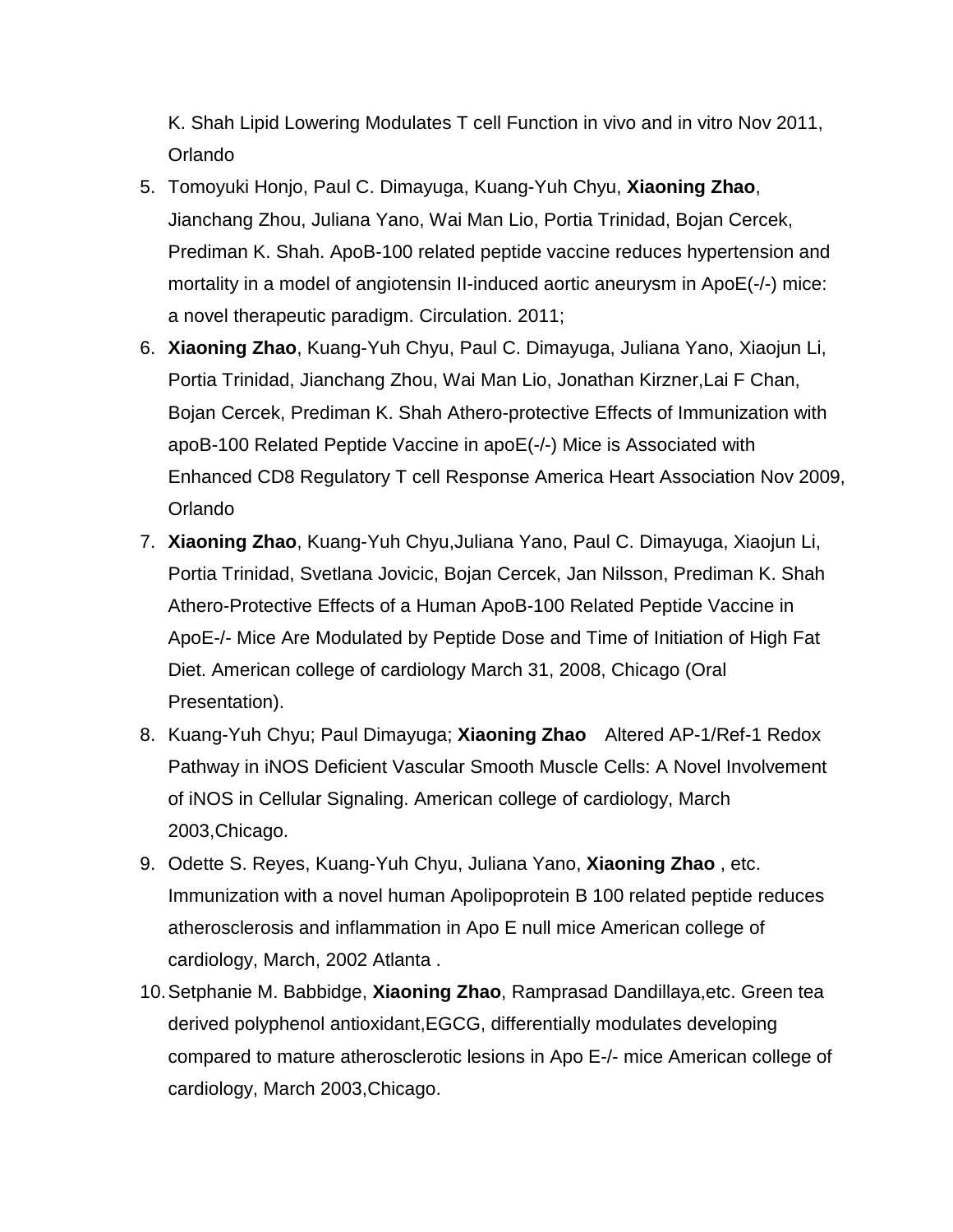- 11.Xiao Jun Li, Juliana Yano, Kuang-Yuh Chyu, **Xiaoning Zhao**,etc. Early expression of Toll-like receptor-4 in vein graft athererosclerosis in Apo E (-/-) mice suggests a potential role for activation of innate immunity in accelerated atherosclerosis. American college of cardiology, March 2003,Chicago.
- 12.Takeo Anozawa, Hong Yan Li, **Xiaoning Zhao**, etc. Selective inducible nitric oxide synthase inhibitor mercaptoethylguanidine attenuates neointimal formation in injured mice exposed to cigarette smoke . American college of cardiology, 2002 March 17-20, Atlanta.
- 13.Takeo Anazawa, Juliana Yano, **Xiaoning Zhao**, Sanjay Kaul, Paul Dimayuga. Cigarette smoke creates an unstable atherosclerotic plaque phenotype by enhancing vascular oxidative stress, increasing VEGF statement and producing collagen loss in apo E -/- mice. American college of cardiology, 2002 March 17-20, Atlanta
- 14.W DC, Liu YC, Zhao X.N, The preparation and diagnostic application of new diao and azidocarbouyl latex. 34th annual rocky mountain bioengineering symposium, April 11-13, 1997, USA.
- 15.Hui H, Nourparvar a, Zhao x.N, perfetti r. Glucagon-like peptide-1 inhibits apoptosis of insulin secreting cells via a cAMP-dependent and protein-kinase-dependent pathway. XXXVIII Annual meeting of the European Society for the Study of Diabetes, Budapest, Hungary, Sept 1-5<sup>th</sup>, 2002.
- 16.R. Perfetti, H. Hui, A. Nourparvar, X.N. Zhao: GLP-1 is an anti-apoptotic factor for insulin secreting cells. 61<sup>at</sup> Annual Meeting of the American Diabetes Association, Philadelphia, PA, June 22-26, 2001.
- 17.Hui H., ZHao X.N., Perfetti R. GLP-1 is a Differentiation Factor for Pancreatic Beta-Cells. 61<sup>at</sup> Annual Meeting of the American Diabetes Association, Philadelphia, PA, June 22-26, 2001.
- 18.Hongxiang Hui, Charles Wang, Xiaoning Zhao, Hongmei Li, Angela Bullota, Eugenio D`Amico, Elizabeth Nguyen, Nasif Khoury, Riccardo Perfetti Gene expression study of freshly isolated human islets: advantages and limitations of using microarray analysis for expression profiling. Western Region Islet Study Group, Seattle, WA, September 19-21, 2003.